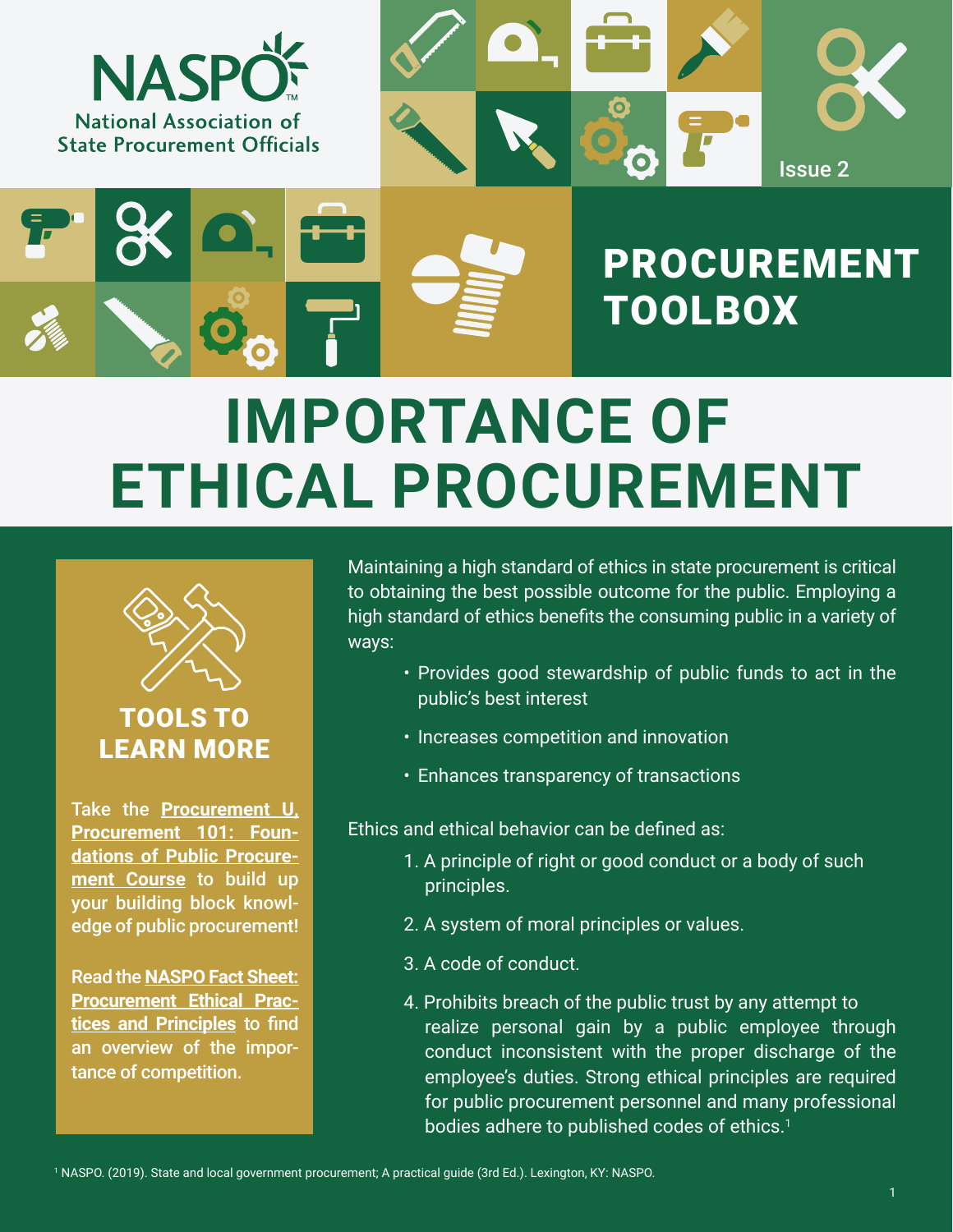# **ETHICS AND THE LAW**

The American Bar Association's Model Procurement Code for State and Local Governments (hereinafter referred to as the Model Code) contains a comprehensive set of model statutes addressing ethical and unethical behavior. **[Article 12 of the Model Code](https://www.americanbar.org/content/dam/aba/administrative/public_contract_law/pcl-model-05-1979-model-procurement-code.pdf)**, entitled *Ethics in Public Contracting*, contains provisions that address unethical behavior.

Even where the Model Code has not been adopted or its ethics articles are not included, the government's statutes or ordinances often have analogous provisions in other titles.

Given the critical role that public procurement plays in the economy of the United States, a procurement officer striving to maintain ethical standards and remain a good steward of public funds should be familiar with federal and state anti-trust laws. These laws address anti-competitive economic behavior, as well as the civil remedies and criminal penalties in place to enforce them.1 **[The anti-trust laws](mailto:https://www.ftc.gov/tips-advice/competition-guidance/guide-antitrust-laws/antitrust-laws?subject=)** include:

- i. The Sherman Act
- ii. The Clayton Act
- iii. The Federal Trade Commission Act
- iv. State variations or additions to these laws



### TOOLS TO LEARN MORE

Read the research paper, **[NASPO Best Practices: Ethics and Accountability](https://www.naspo.org/Publications/ArtMID/8806/ArticleID/4654)** to learn more about ethics and accountability and find interesting case studies.





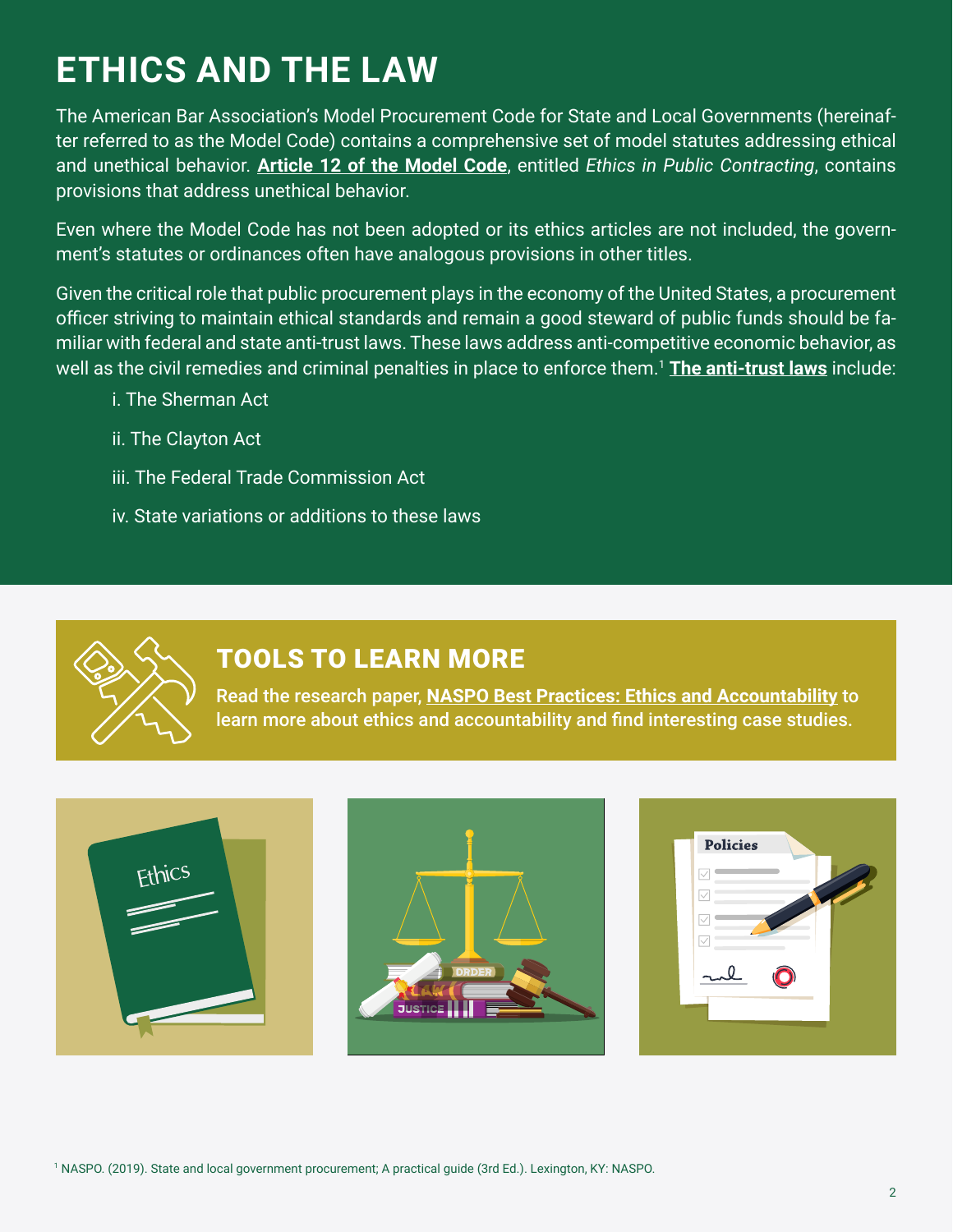

**BEHAVIOR** 



**ETHICS** 



#### **INTEGRITY**



**QUALITY** 







**RESPONSIBILITY** 

**TRANSPARENCY** 

## **RECOGNIZING UNETHICAL BEHAVIOR**

There are a variety of types of unethical behavior that can occur within the office of state procurement. Knowing each type can help you to identify when these behaviors occur.

#### **1. Conflicts of interest**

a. A scenario where a public official has an interest, personal or otherwise, which either influences or seems to influence their duty.<sup>1</sup>

#### **2. Kickbacks and bribes**

- a. Kickbacks involve the return of any amount of the money received through a secret agreement.
- b. Bribes include giving money or favors to gain influence over the conduct and judgement of another.<sup>2</sup>

#### **3. Contingent fees**

a. A commission or fee that is dependent on the success the entity has in securing the contract.<sup>2</sup>

#### **4. Revolving door restrictions**

a. Restrictions on the ability of a former government employee helping an entity with a governmental matter; particularly, those matters in which the former employee had decision-making authority.<sup>1</sup>

Penalties are violations of procurement ethics laws that can result in felony charges, fines, and recovery of items of value.

<sup>1</sup> NASPO. (2019). State and local government procurement; A practical guide (3rd Ed.). Lexington, KY: NASPO.

 $^2$  National Institute of Governmental Purchasings'. (2012). NIGP Dictionary of Procurement Terms. **<https://www.nigp.org/home/find-procurement-resources/dictionary-of-terms>**